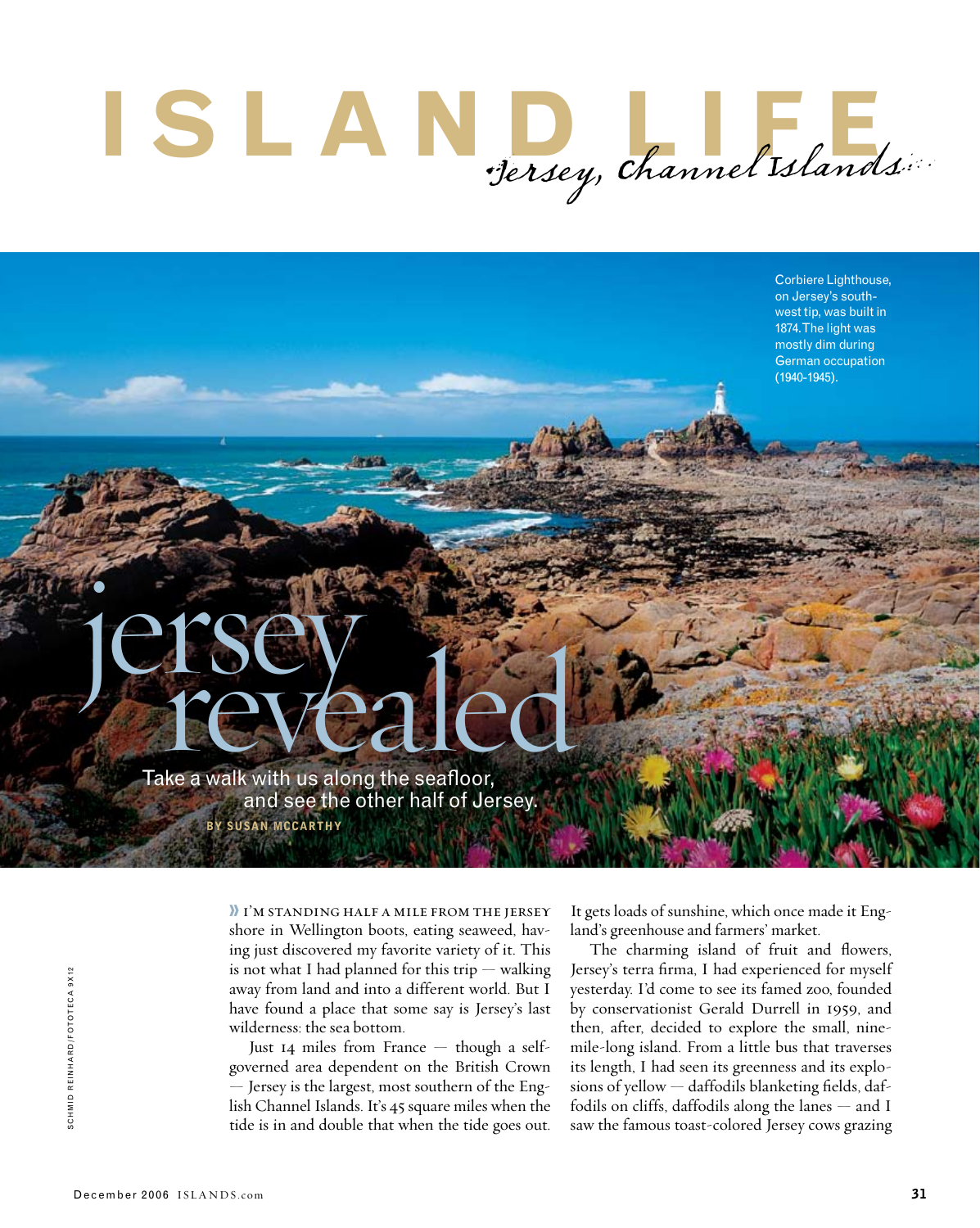## **ISLAND LIFE**

Jersey is a land of contrasts best experienced by hiking the seafloor when the tide is out, after you've explored its farmers' markets and flower-filled meadows. From the shore of the Royal Bay of Grouville, take a guided hike about a mile out to Seymour Tower, a defensive structure built in the 1780s to guard against French attack.

in the fields. Their cream, I later discovered over a lunchtime soup, is as rich as rumored. It was later in the day in the capital of St. Helier, though, that I came across a notice for an unusual tour: tidal walks. These guided two- to five-mile walks across the temporarily exposed ocean floor sounded to me like a marvelous way to understand the whole island — not just the part above water. I signed on.

The next day, I arrived for a noontime tour that began at Le Hocq in St. Clement Parish on the southeast coast; half a dozen other adventurers were waiting by the shore of Moonscape beach. We strolled out from the sea wall and, as guide Andrew Syvret explained our route, the water fell rapidly and silently, baring the ocean floor. I didn't see it move, but every time I returned my gaze to the waterline, the newly uncovered landscape stretched farther and farther away, great tumbles of rock among miles of sand.

We walked to where, until some 8,000 years ago, a land bridge connected Jersey to France. "Woolly mammoths used to run around here," Syvret said. We splashed past oyster farms where the delicacy, clean and pure, grows in mesh sacks on metal tables fixed





VISIT WWW. SOUTHANDROS.COM OR CALL 800.505.1794